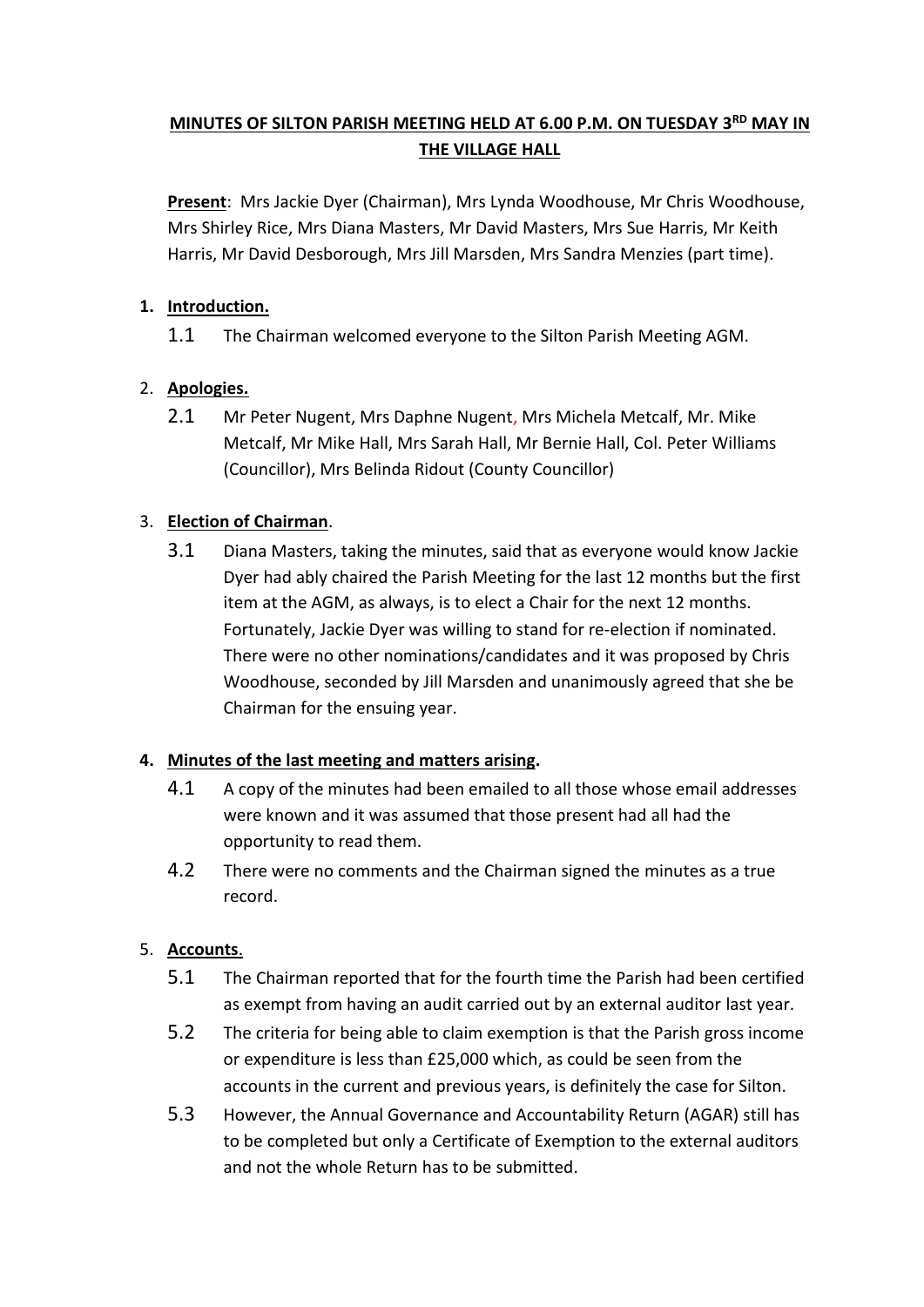- 5.4 If a review by the external auditors is requested the Parish will automatically incur a bill for £200 plus VAT but if we chose to be exempted there would be no cost.
- 5.5 There were essentially 4 elements to the accounts to be voted on:
	- a. The Certificate of Exemption on page 3 of the AGAR which has to be agreed by the Meeting and signed by the Chairman.
	- b. The Annual Internal Audit Report. The audit has been carried out by Cllr Peter Williams who has satisfied himself that we comply with the relevant financial procedures and controls. His signature is on page 4 of the AGAR.
	- c. The Annual Governance Statement. This has been completed by the Chairman but needs approval that a sound system of internal control is in place. This is on page 5 of the AGAR.
	- d. The Accounting Statement. This is on page 6 of the AGAR and is a summary of the income and expenditure incurred by the Parish during the last 12 months. This has been audited by Cllr Peter Williams and found to be correct.
- 5.6 Approval was then sought for each of the 4 elements in para 5.5:
	- a. The Certificate of Exemption Mr Charles Peel proposed, Mr Chris Woodhouse seconded and it was unanimously agreed.
	- b. The Annual Internal Audit report Mr Charles Peel proposed, Mr Chris Woodhouse seconded and it was unanimously agreed.
	- c. The Annual Governance Statement Mr Charles Peel proposed, Mr Chris Woodhouse seconded and it was unanimously agreed.
	- d. The Accounting Statement Mr Charles Peel proposed, Mr Chris Woodhouse seconded and it was unanimously agreed.
- 5.7 Copies of the accounts had been circulated and it was pointed out that there was slightly more than £10,000 in the bank. Income was a little up on last year largely due to the increase in fees for dog walking and the early payment of allotment fees.
- 5.8 Expenditure had been similar to last year but the Chairman drew attention to a number of items: £85 towards the cost of two oak trees planted on 14<sup>th</sup> March as part of the Queen's Green Canopy, £180 paid to the PCC of St Nicholas Church towards the cost of storm damage in the churchyard caused by Storm Eunice and £50.40 paid to repair the handrails on the steps leading to the Doctor's Surgery.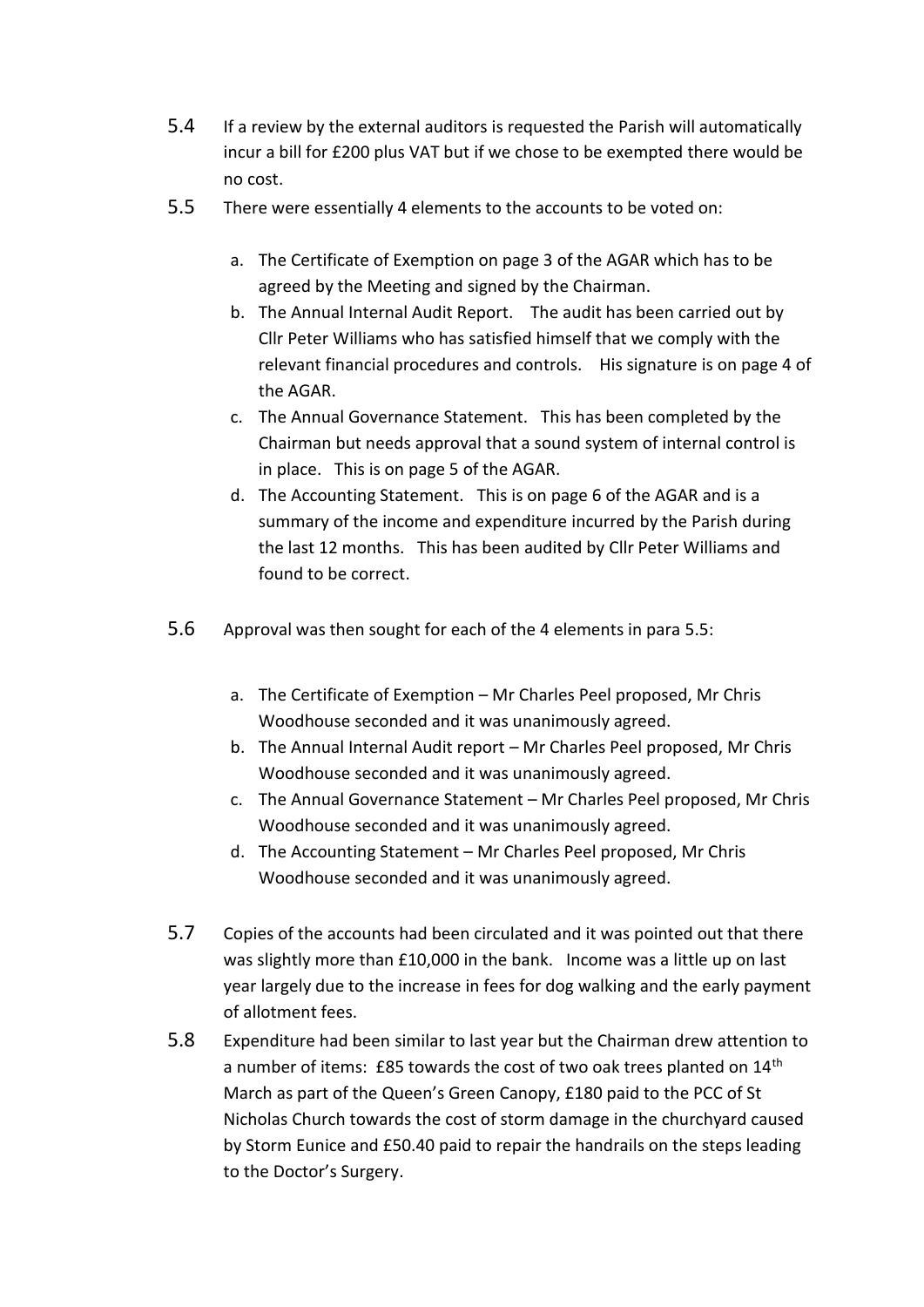# **6. Election of Responsible Financial Officer.**

- **6.1** Last year Bernie Hall was elected to this post but since then we have been informed by the external auditors that **"since there is no requirement for Parish Meetings to have a clerk or an RFO (the Chair is the proper officer), the AGAR forms were simplified some years ago".**
- 6.2 The Chairman took issue with the comment "several years ago" as Bernie Hall was required to sign last year's forms but she actually agreed that it seemed rather unnecessary for such a complex set of rules to apply to such a small account.
- 6.3 In consequence she had informed Bernie Hall that the post no longer exists for Parish Meetings and had thanked him on everyone's behalf for what he had done for the Parish in the last 12 months or so.

# **7. Risk Assessment.**

7.1 This had been updated by Keith Harris, Mike Hall and Chris Woodhouse on 31<sup>st</sup> March and copies had been circulated by email. It was proposed by Charles Peel, seconded by Sandra Menzies and unanimously accepted.

# **8. Assets Register.**

- 8.1 This had also been emailed to everyone. It included the shelter and the telephone box and also a projector, screen and the necessary electrical connectors for the projector as used for a presentation by John Blashford Snell. As seen in the accounts there have been no changes since last year.
- 8.2 It was noted that currently the value of the phone box is just £1, the price paid for it. However, the actual value of these boxes is known to be between £2-3K and several have been stolen in the past. The Chairman had resolved to speak to the insurance company to get a more realistic valuation of the phone box and adjust our insurance cover accordingly
- 8.3 David Desborough suggested that the telephone box be sold and the money given to charity, but this was not taken up.

# **9. Precept.**

- 9.1 The precept currently stands at £2,600 annually, £1,300 paid every 6 months. The last increase, of £200 per year, was approved at the Annual Meeting 6 years ago in 2016.
- 9.2 Annual payments are made to the Village Hall of £1,000, to the PCC of £900 for the upkeep of the church yard and some £300 to the insurance company. There is not therefore a great deal left at the end of each year, approximately £400. However, in view of the healthy account balance the Chairman did not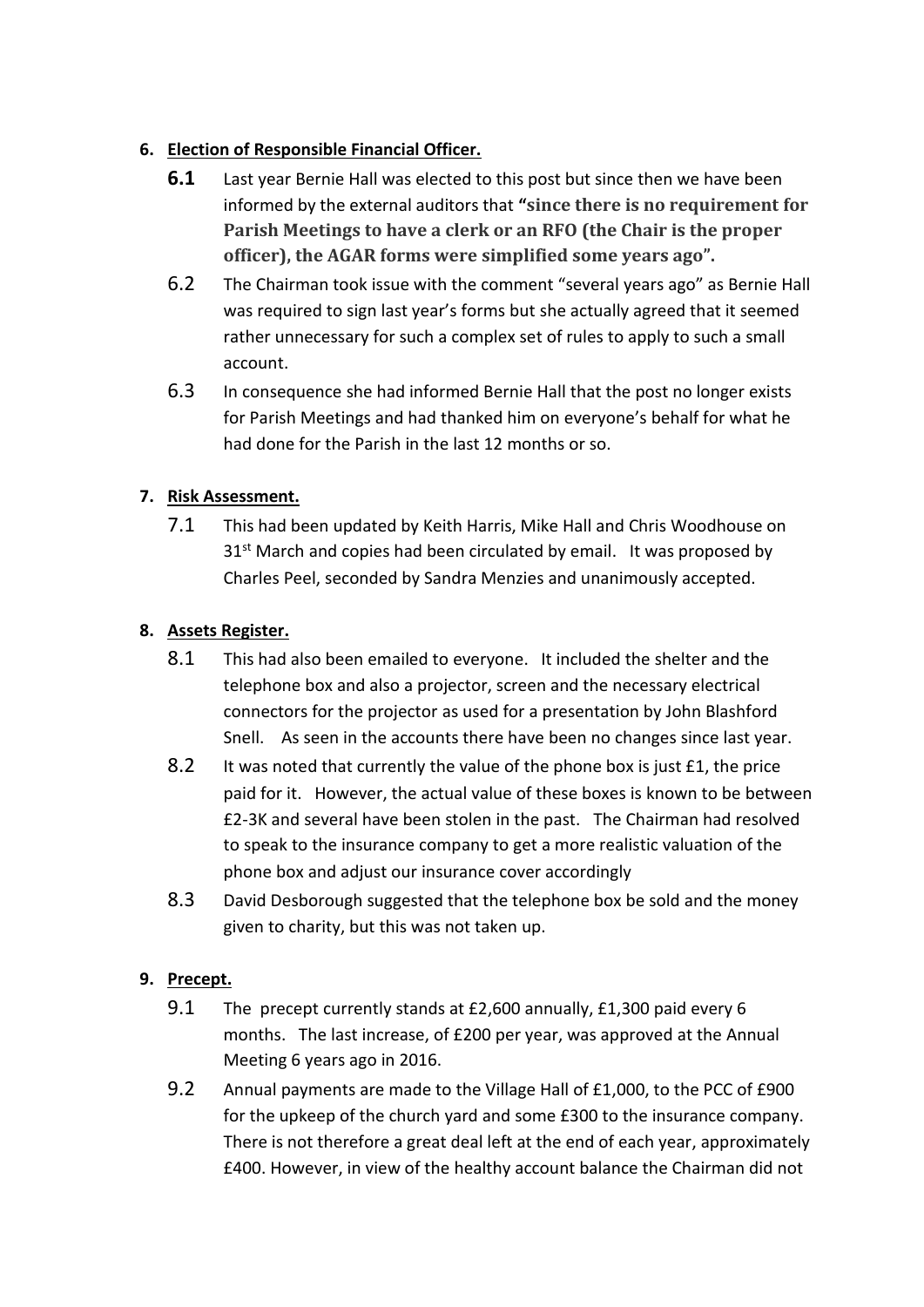propose to recommend an increase. It was proposed by Charles Peel, seconded by Chris Woodhouse and unanimously agreed to leave the precept at £2,600 for the ensuing year.

#### **10. Planning applications and correspondence.**

- 10.1 **1.** Notification for information purposes only had been received of a proposal for a change of use of Verland's Barn and its conversion into a single Class 3 dwelling. It was not a planning application but a request for a legal determination of the Council as to whether or not Prior Approval is required for the proposal. The only Silton residents who might have been impacted by this application, Keith and Sue Harris, have no objections.
- 10.2 **2**. A planning application had been received to erect a single ground floor and rear first floor extension to Fitz Farm. Such an application impacts on noone else in the village and the Parish has not opposed it.
- 10.3 **3**. An application had been received to build a grain store in the field just off Fantley Lane, below the Allotments. Once again the Parish has not opposed this application as it impacts nobody else in the village.
- 10.4 **4**. Mike and Sarah Hall had submitted an application to erect a two-storey extension and a detached garage/office at Silton Mews. This proposal has now been withdrawn and their plans for this development are under discussion with Dorset Council Planning Department.
- 10.5 **5**. An application had been received to close off the entrance to the field opposite Fitz Farm and improve the entrance to the field on Church Road. The Parish did not oppose this application which has now been granted.
- 10.6 **6**. An application had been received to erect a cover for the feed and loafing yard for the cows at Feltham Farm. This was not opposed by the Parish and Dorset Council determined that prior approval was not required.
- 10.7 **7**. An application had been received to erect an agricultural storage building at Lower Silton. Dorset Council had considered this application and determined that prior approval was not required subject to the works commencing within 5 years from the 25<sup>th</sup> May 2021.
- 10.8 **8**. An application had just been received for a proposal to build a shelter, very similar to our own, in the field to the North of the Village Hall field adjacent to the A303. It was thought to be unlikely that it could be seen, let alone be an inconvenience, and there was therefore no opposition to this application.
- 10.9 **9.** Whilst not strictly anything to do with Silton Parish, it had been well known that there had been a proposal to build 43 mobile homes in the field opposite the Plant World Garden Centre in Milton on Stour. This had raised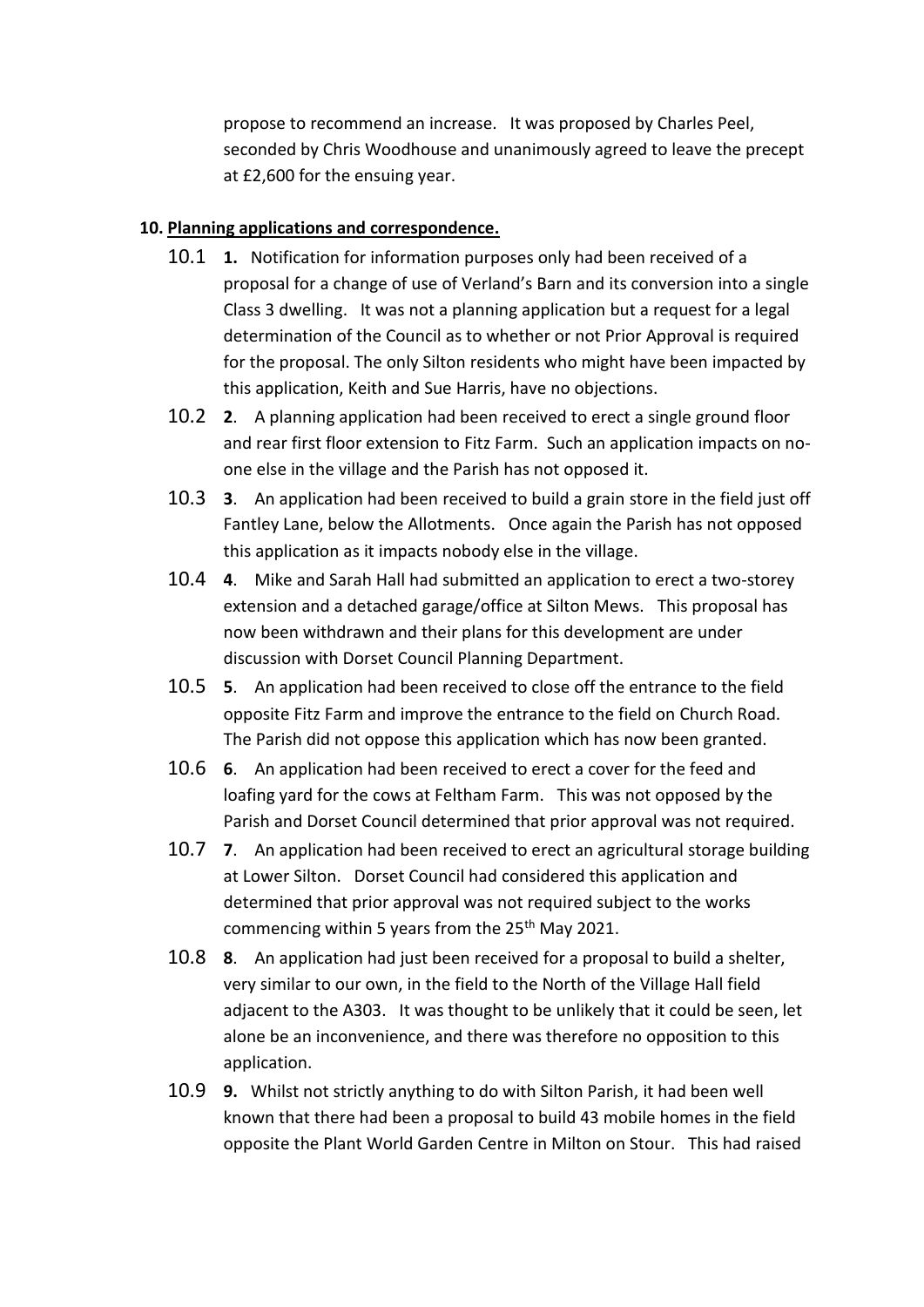a storm of protest and the Chairman hoped that everyone had taken the opportunity to comment on this proposal before the deadline of 10<sup>th</sup> April.

#### **11. Highways Matters**

- 11.1 Many local people had been affected by the frequent closures recently of Church Road by Openreach. Generally several days or weeks' notice of such closures would be made but there had been a couple of occasions recently where there had been no notice at all.
- 11.2 Chris Woodhouse had spoken to the Community Highways Officer about this and asked that Openreach be told to be a great deal more customer focussed in future.

## **12. HM Platinum Jubilee**

- 12.1 Preparations in the village were well in hand to celebrate HM The Queen's Platinum Jubilee on Thursday  $2^{nd}$  June, the first day of a 4-day Bank Holiday.
- 12.2 Fliers had been emailed to everyone in March and were available in the church and from any of the committee members. A bar and BBQ will open at 7.00pm at Manor Farm and a fire beacon will be lit at 9.45pm at the same time as many thousands of others across the country and the Commonwealth.
- 12.3 The beacon will be lit by one of the pupils from Milton on Stour Primary School. The Head Teacher had very kindly agreed to hold a competition at the school, the winner of which will have the privilege of lighting the beacon.
- 12.4 Applications to attend the event have gone hi-tech and could be submitted online via the Silton Parish web site. A Facebook page has also been set up to answer any queries. The Chairman urged those who wish to attend the beacon party to complete the form on the Parish web site as soon as possible so there would be an idea of how many to catering for.

# **13. Village Hall Field**

- 13.1 Some 2 years ago the decision was taken to plough up the field, level it, put in more drainage and re-sow it.
- 13.2 It had been planned to have the field ready for use in 2021 but because of the Corona Virus pandemic it had hardly been used at all since it was resown. As a result it is now in very good shape and is more than ready for use.
- 13.3 About the only activity that had taken place on the field in the last 12 months was dog walking which is now run on a much more structured system. Charges for regular dog walkers are £20 a year (£10 for Blue Badge holders) for those who do not live in the village. Village residents are not charged to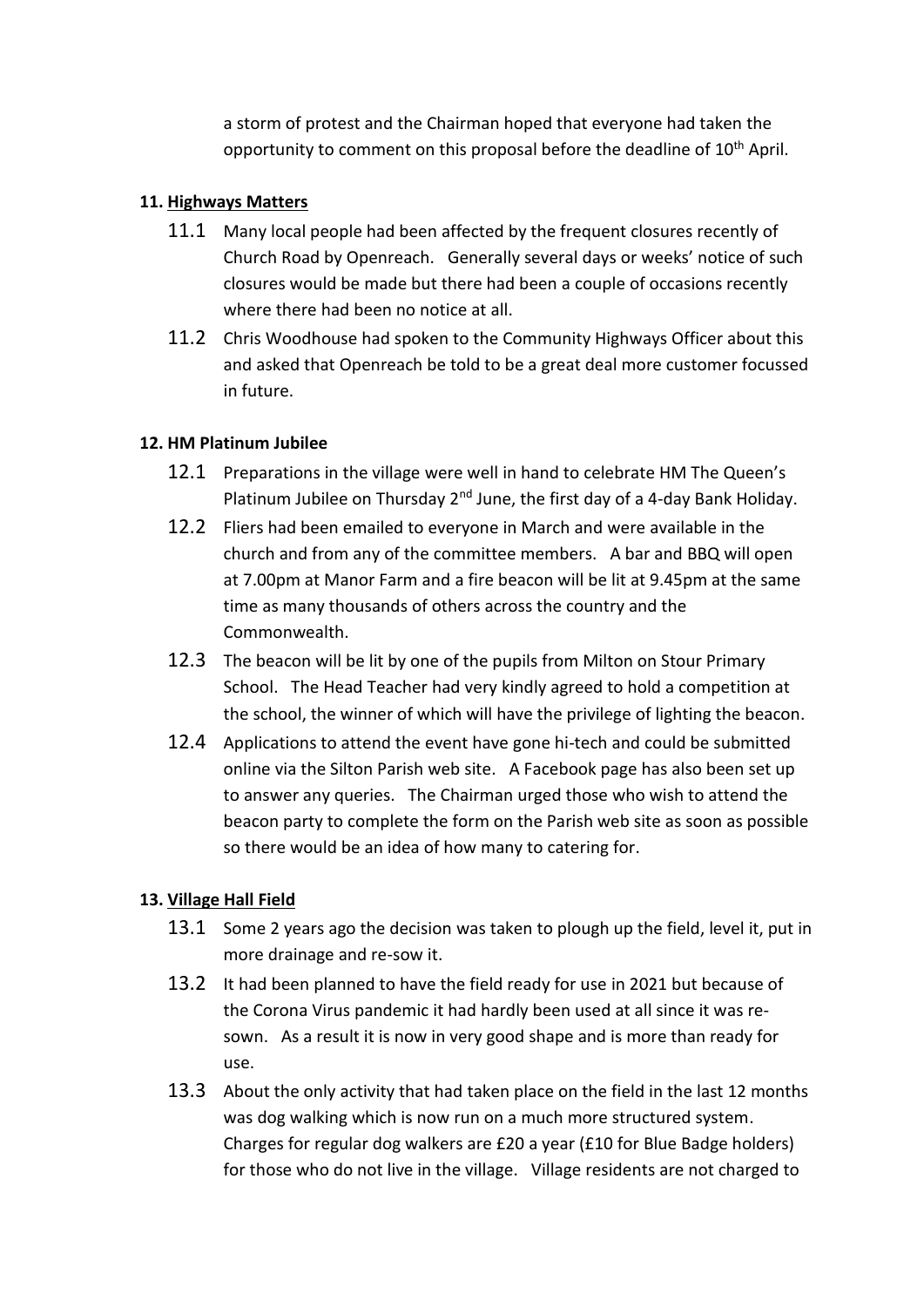use their own field. As could be seen from the accounts this had raised £280 for the Parish in the last year.

13.4 The Chairman recorded her thanks to Nicky Waltham Weekes who had done so much to set up the dog walking programme, and who collects the fees for this on behalf of the Parish. She also acts as field warden to ensure the field is used properly.

## **14. Allotments.**

- 14.1 The Annual Allotment Meeting had been held on  $26<sup>th</sup>$  March and was attended by about 20 plot holders.
- 14.2 There are 44 plots in total and presently all are rented out at £10 per plot per year. As seen in the accounts more than £405 had been taken in rental fees last year and another £405 had just been added to the account for this year's fees. The slight discrepancy between the number of plots and fees collected was due to some of the plots only being rented out as half plots due to their size.
- 14.3 In discussion with both Kevin Lane, the Allotment Warden, and Chris Woodhouse the Chairman believed that consideration should be given to increasing the fees next year. Many allotments in the area charge between £20 and £45 a year. Her proposal would be more modest than that and she was recommending that with effect from 1<sup>st</sup> April 2023 the fees should be doubled to £20 per plot. There were no objections to this proposal.
- 14.4 The Chairman expressed her thanks as always to Keith Harris for cutting the grass and the hedges and for all the work he carries out to keep the allotments looking as good as they do.

# **15. Footpaths**

15.1 Some local residents were aware that part of the fence line at the top of the steps leading to the Doctor's Surgery fell down several months ago. As the Chairman had mentioned earlier, this has now been repaired by the "Three Musketeers": Bernie Paul, Dave Gater and Chris Woodhouse at a cost of just £50.40.

#### **16. Himalayan Balsam**

16.1 This would be coming into flower again in July/August and would need tackling once more to keep on top of it. The Chairman said that she will circulate further details of the "balsam bashing" programme nearer the time. There had not been a huge amount last year which seemed to suggest that the programme was showing some success.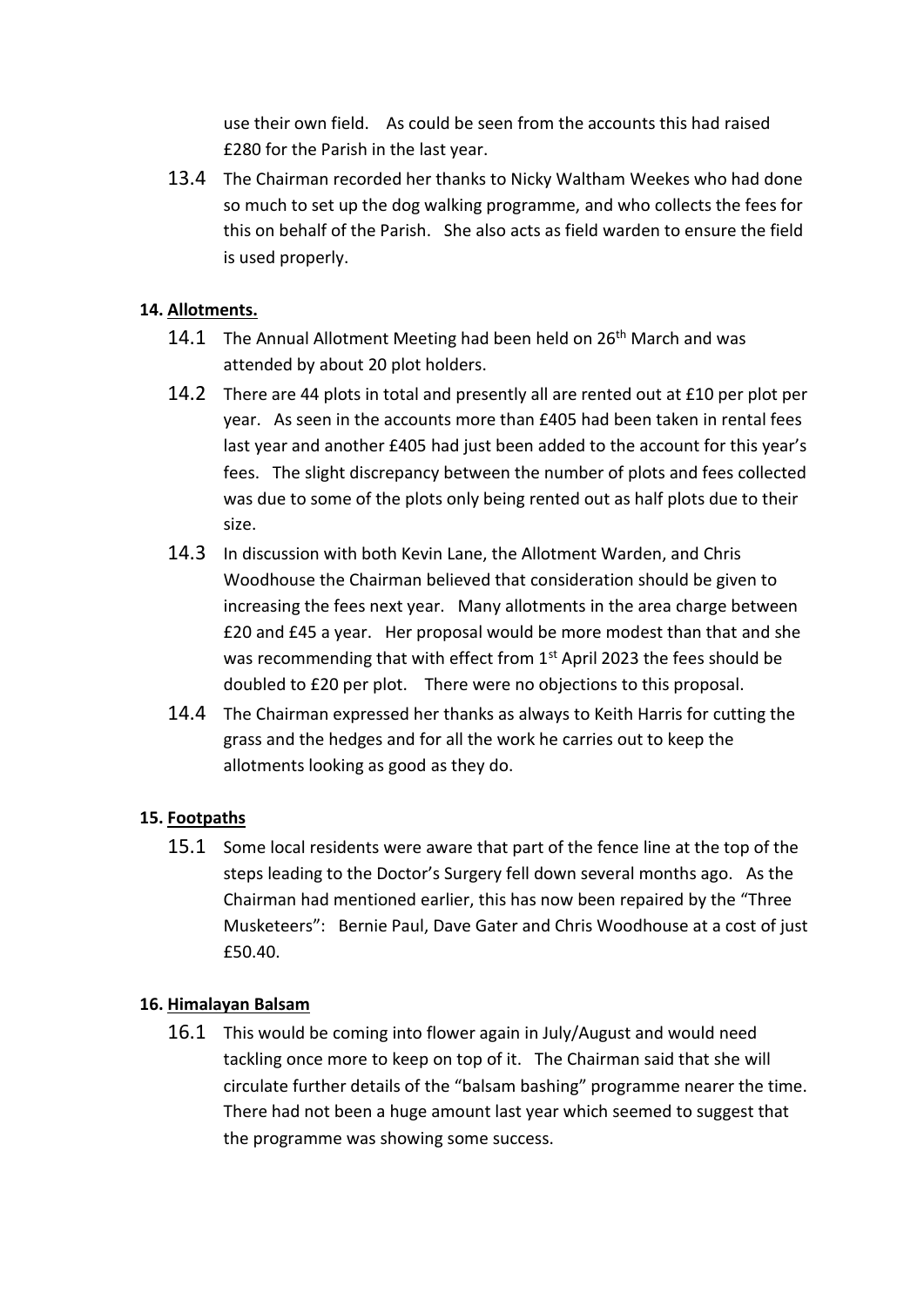## **17. Commonwealth Day**

- 17.1 This was celebrated on Monday  $14<sup>th</sup>$  March and was attended by some 20 parishioners. The Chairman had read out the Queen's message to the Commonwealth and Peter Williams read out the Commonwealth Affirmation on behalf of the PCC. The flag was then raised by Geoff Hacker and was flown all day.
- 17.2 Following the raising of the flag those attending moved to the Village Hall field where two oak trees were planted. The Chairman planted one to commemorate the life of HRH The Duke of Edinburgh on behalf of the Parish and Sue Harris planted one to celebrate HM The Queen's Platinum Jubilee and our contribution to Her Majesty's Green Canopy on behalf of the Village. The trees had been obtained by Mike Hall's son at a discount, and were being watered regularly.
- 17.3 A glass of bubbles was then raised by all in the Village Hall to seal the event.

## **18. Broadband**

18.1 There was nothing further to report at present.

## **19. Parish Website.**

19.1 Mike Hall provided an update. The website now was showing the Commonwealth Day and Queen's Jubilee tree planting. There had been 492 visits to the website with a slight spike in April likely to be due to the Queen's Jubilee Beacon Lighting registration but numbers of visits had recently dropped off. 30% of the visits had been from USA. The Platinum Jubilee and Village Hall and Events pages had the majority of the visits. He said that he was always open to suggestions for further content if required.

#### **20. Local Government Matters.**

20.1 Cllr Rideout had been unable to attend the meeting but her updated report for April had been circulated recently.

#### 21. **Any Other Business**

21.1 It was reported that the Bourton and Silton Charities Trust have offered £800 towards the cost of a defibrillator. Michael Metcalf had done much research on the matter and ascertained that the cost would be in the region of £1,760 with a small installation cost. Batteries and pads would need to be replaced every 2-5 years. It would be locked but an access code would be available to renters of the Village Hall and village residents. It would be located on the wall of the proposed extension to the Village Hall. There would be a 10 week delivery time. Eve Wynn, who is in charge of the Bourton defibrillator